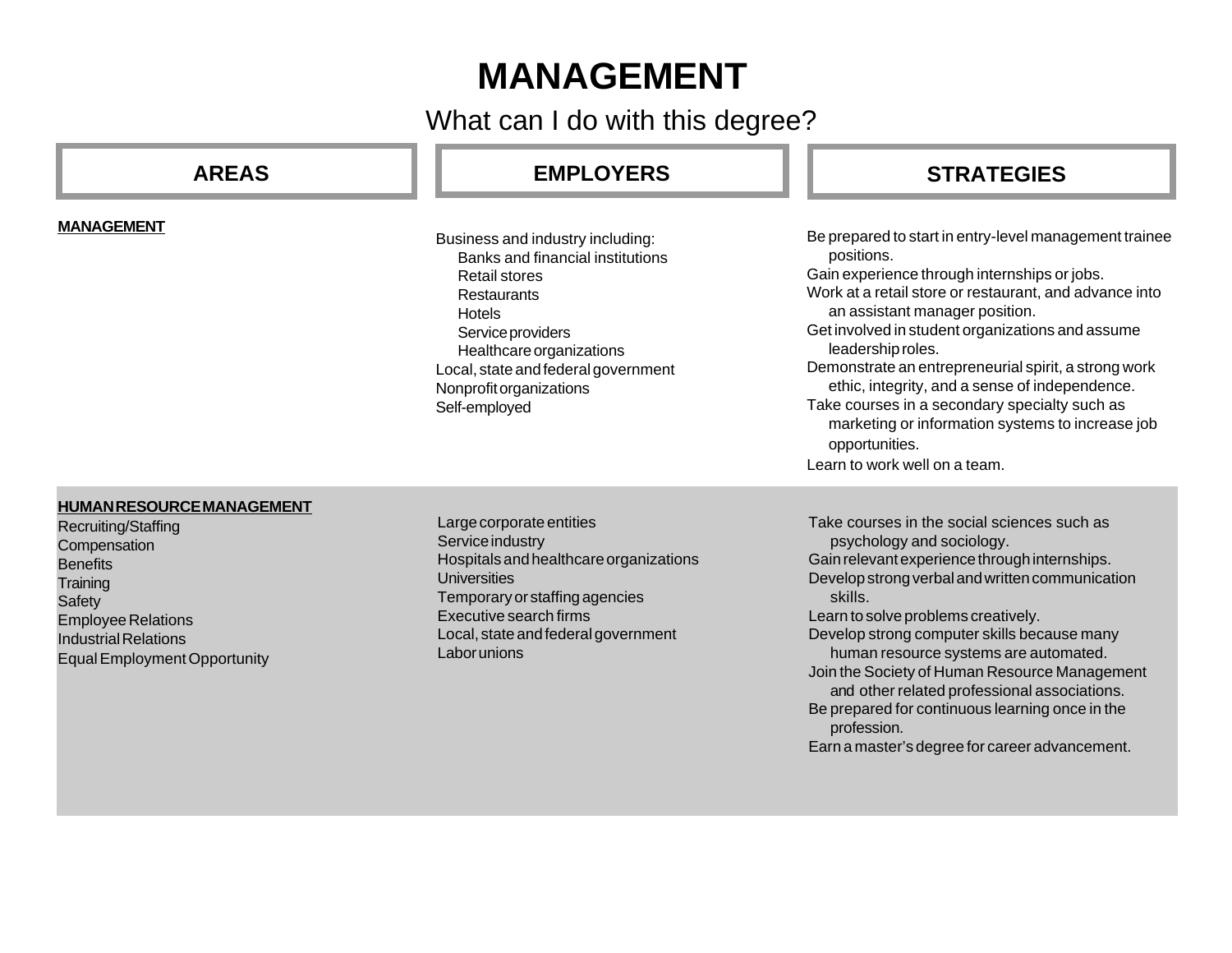### **OPERATIONS MANAGEMENT**

Operations Research Analysis Business strategy Facilities layout Inventory control Personnel scheduling Production Management Line supervision Manufacturing management Production planning Quality assurance Materials Management Purchasing/buying Traffic management Inventory management

### **SALES**

Industrial Sales Consumer Product Sales Financial Services Sales Services Sales Advertising Sales

### **BANKING**

Commercial Banking Retail/Consumer Banking Credit Analysis Lending Trust Services Mortgage Loans Branch Management **Operations** 

**Manufacturers** Industrial organizations Service organizations

Develop strong analytical skills and a logical approach to problem solving. Take additional courses in statistics and computer systems. This is a more technical side of business.

Learn to manage multiple situations and problems. Be able to communicate with different types of people in various functional areas.

Earn an MBA to reach the highest levels of operations management.

Profit and nonprofit organizations Product and service organizations **Manufacturers** Financial companies Insurance companies Print and electronic media

Banks Credit unions Savings and loan associations Financial services institutions Federal Reserve banks

Obtain experience through internships or sales jobs. Must be highly motivated and well organized. Proven leadership abilities are desirable. Develop a strong commitment to customer satisfaction.

Develop a solid background in business including marketing and accounting. Get experience through part-time, summer, or internship positions in a bank. Develop strong interpersonal and communication skills in order to work well with a diverse clientele.

# **AREAS EMPLOYERS STRATEGIES**